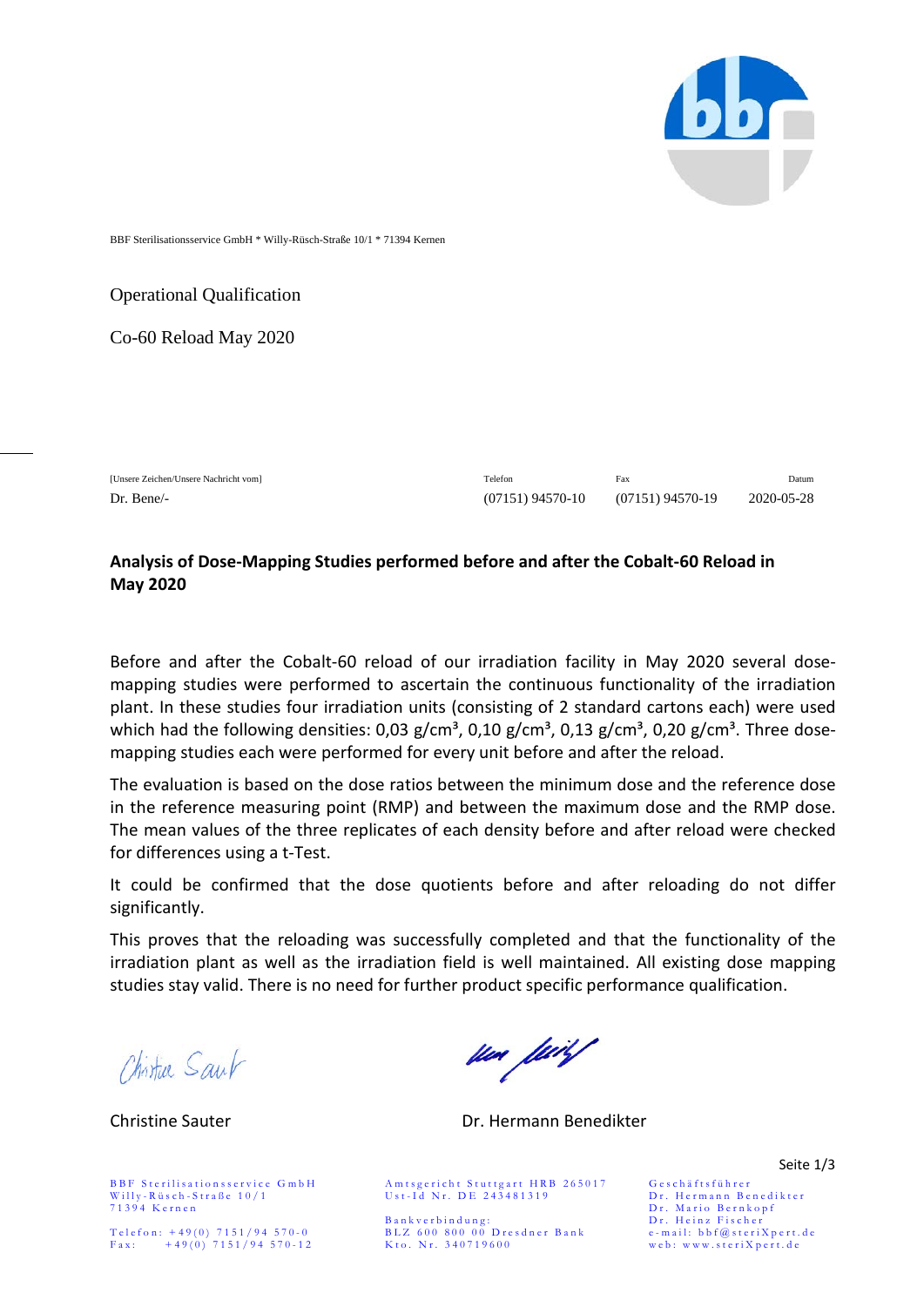## **Dose Mapping before and after Co-60 reload (May 2020)**

The evaluation is based on the dose ratio between the minimum dose and the reference measuring point or the maximum dose and the reference measuring point (min / RMP or max / RMP). The mean values obtained at 4 different densities before and after reloading were checked for significance using a t-test.

| Density<br>g/cm <sup>3</sup> | min/RMP<br>min/RMP<br>before reload after reload | max/RMP<br>max/RMP<br>before reload after reload |
|------------------------------|--------------------------------------------------|--------------------------------------------------|
| 0,03                         | 0,932<br>0,943                                   | 1.193<br>1,225                                   |
| 0,10                         | 0,989<br>0,983                                   | 1,313<br>1,291                                   |
| 0,13                         | 0,954<br>0,991                                   | 1,310<br>1,313                                   |
| 0,20                         | 0,968<br>0,992                                   | 1,360<br>1,401                                   |

Zweistichproben t-Test bei abhängigen Stichproben (Paarvergleichstest) (two-sample t-test for dependent samples (pair comparison test)

| min/RMP                                   | Variable 1 | Variable 2 | max/RMP | Variable 1 | Variable 2 |                                       |
|-------------------------------------------|------------|------------|---------|------------|------------|---------------------------------------|
| Mittelwert                                | 0,961      | 0,977      |         | 1,294      | 1,308      |                                       |
| Beobachtungen                             | 4          | 4          |         | 4          | 4          |                                       |
| Freiheitsgrade (df)                       | 3          |            |         | 3          |            |                                       |
| t-Statistik                               | $-1,758$   |            |         | $-0,941$   |            |                                       |
| $P(T \le t)$ zweiseitig                   | 0,177      |            |         | 0,416      |            | Significance is assumed at $P < 0.05$ |
| Kritischer t-Wert bei zweiseitigem t-Test | 3,182      |            |         | 3,182      |            |                                       |

**The t-tests show that the dose ratios before and after reloading do not differ significantly.**